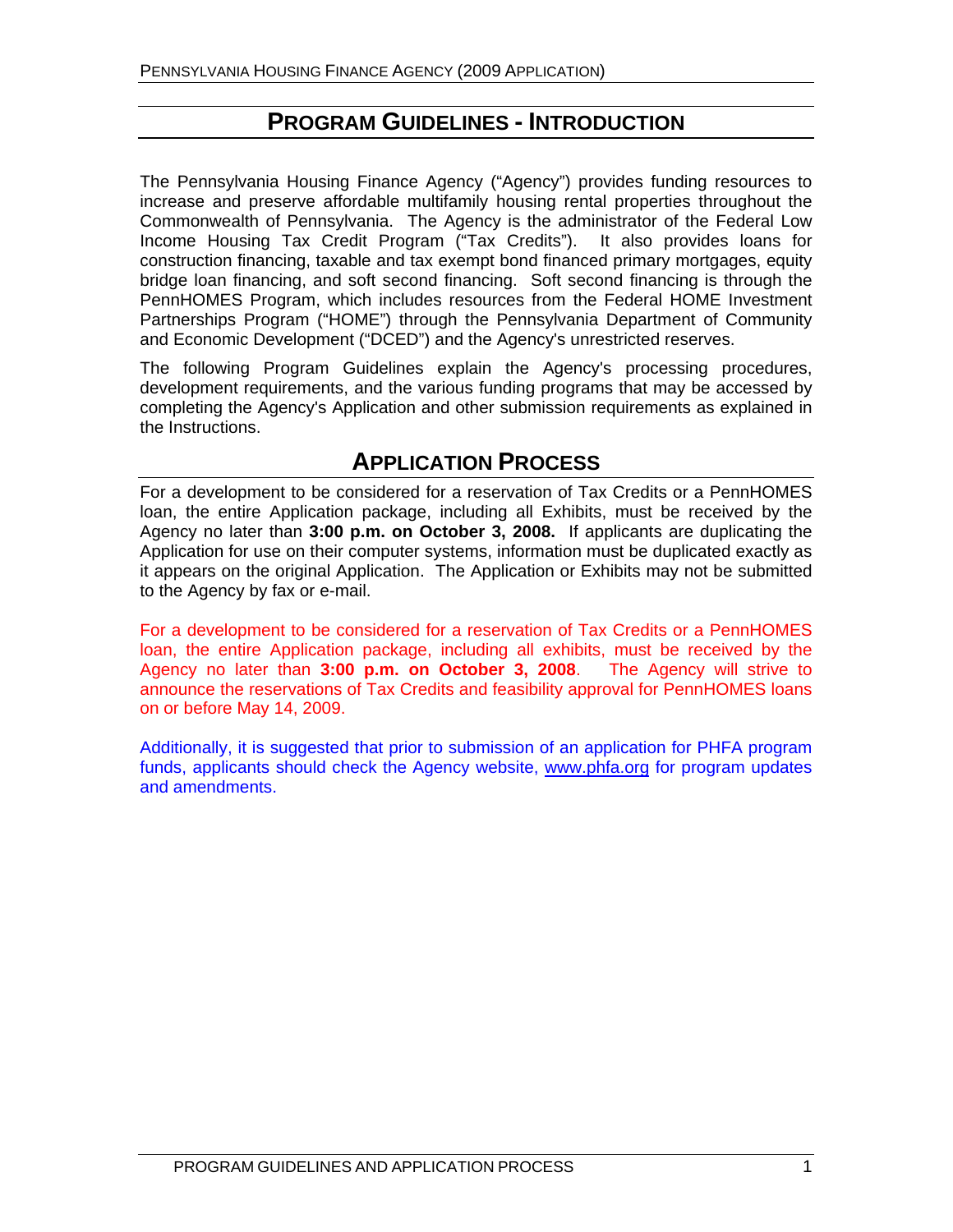Additional Applications for funding:

| <b>APPLICATION TYPE</b>                                             | <b>CYCLE ALLOCATION</b> |
|---------------------------------------------------------------------|-------------------------|
| Volume Cap for Tax Exempt Bond Financing                            | Based upon Availability |
| Taxable Bonds, 501(c)(3) Tax Exempt Bonds<br>and Construction Loans | Open                    |
| <b>Equity Bridge Loans</b>                                          | Open                    |

All PHFA loan applicants direct completed Applications and/or inquiries to:

Tax Credit only applicants direct completed Applications and/or inquiries to:

Development Division **Tax Credit Program**  717.780.3876 717.780.3948 TTY 717.780.1869 TTY 717.780.1869

Pennsylvania Housing Finance Agency

U. S. Postal Deliveries: Hand Deliveries: PO Box 8029 211 North Front Street Harrisburg, PA 17105-8029 Harrisburg, PA 17101

Applicants requesting **PennHOMES, Tax Credits, Bridge Loan Financing or Volume Cap for Tax Exempt Financing** must submit **one hard copy and one electronic copy** of the completed Application with the required Exhibits, along with an Application Fee, to the Agency. All hard copies of the Application must be submitted in three-ring binders.

**Applications, hard copies and electronic copies must be identical and must be tabbed numerically using the Application Checklist.** All electronic copies should be submitted on CD or DVD. The format for all electronic files should be any version of Microsoft Word, Microsoft Excel or PDF format. Pictures must be in a jpg or gif format and optimized to a size of less than 50 kb. Most digital cameras automatically save images at 640 x 480 pixels or greater resulting in a very large file size and image. Please reduce (CROP/OPTIMIZE) the image by at least 50% (320 x 240 pixels or less). We may accept up to 100 kb if the image has a great amount of detail. **Note:** To avoid loss of detail, set the resolution to the highest setting when you crop the picture. Publisher or any digital camera image viewing software will NOT be accepted. **DO NOT PASSWORD PROTECT ANY OF THE FILES CONTAINED IN THE ELECTRONIC COPY OF YOUR APPLICATION. Failure to submit the application in the above format may result in your Application being returned.** 

Any material omission from the Application Checklist, particularly the omission of site control, Market Study/Housing Needs Assessment, or verification of funding sources may result in an immediate rejection of the Application. Any omissions, inaccuracies, and inconsistencies in the Application package will not qualify the Application for bonus points for the Completeness of Application set forth in the selection criteria. When accepted as a complete Application, Agency staff may conduct a site inspection and if the development appears feasible and meets all Agency criteria, the Application will be evaluated based upon the Selection Criteria.

**For all applicants requesting Tax Credits,** the applicant must review and follow all requirements in the Allocation Plan for year 2009 Low Income Housing Tax Credit